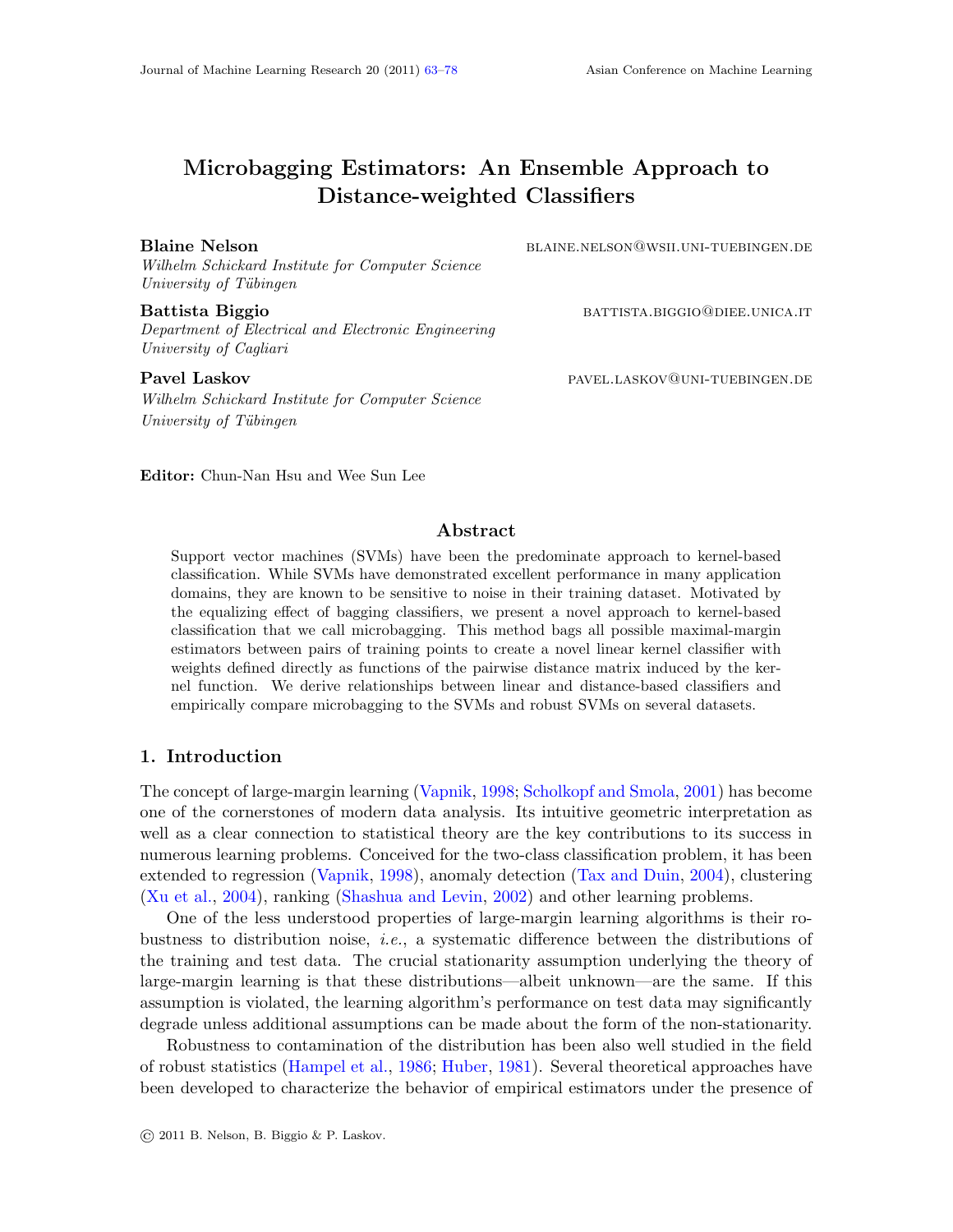distribution noise. Of special interest is the notion of *influence function* which measures the sensitivity of an estimator to an infinitesimal contamination of a distribution. Although the methods of robust statistics are not directly applicable to large-margin learning, some ideas are closely related to successful learning algorithms. For example, the popular statistical technique of bagging [\(Breiman,](#page-14-0) [1996\)](#page-14-0) using aggregation of bootstrapped estimators is reminiscent of boosting algorithms [\(Schapire,](#page-15-8) [1990\)](#page-15-8) in which simple classifiers are combined to improve the classification performance.

An interesting relation between bagging and robustness of empirical estimation has been discovered by [Grandvalet](#page-15-9) [\(2004\)](#page-15-9). It was observed that bagging equalizes the influence of individual training points, which is a very desirable property from the robustness standpoint. Based on this observation, we propose a new method for a combination of bagging with large margin classification aimed at improving robustness of large-margin methods to distribution noise. Our method, which we call *microbagging*, is based on the idea of aggregating largemargin classifiers based on *smallest possible bootstrap samples* of the training data: pairs of points with the opposite labels. Due to the simplicity of the large margin learning on two data points, the resulting aggregate classifier can be easily analyzed and exhibits some interesting properties. First, the combination of decisions made by microbagging classifiers corresponds to the classical voting schemes used in the field of data fusion. Second, the combination of decision functions has a closed-form expression as a linear combination of the training points in feature space, as with other kernel methods. Finally, it can be shown that microbagging is related to distance-based learning and can be used by only defining an appropriate distance over the feature space.

To empirically validate the robustness of microbagging, we examine label noise in twoclass classification. Label noise occurs when some labels of training points are flipped, hence the joint distribution of features and labels changes between the training and test data. We observe that there is a tradeoff between robustness and accuracy of classification exhibited by microbagged classifiers. Our experiments on UCI datasets demonstrate an increased robustness of the resulting aggregated classifier at a cost of a marginal deterioration of detection accuracy on uncontaminated data as compared to SVMs.

#### 1.1. Notation

In this paper, we use the usual classification framework. The input space is denoted by  $X$  (D-dimensional) and the prediction space is  $\mathcal{Y} = \{-1, 1\}$ ; where mathematically convenient, we use −1 and +1 in place of the labels '−' and '+', respectively. The observed training data points are paired:  $\mathbb{D} = \{(\mathbf{x}_i, y_i)\}\$  where  $\mathbf{x}_i \in \mathcal{X}$  and  $y_i \in \mathcal{Y}$ . The size of the dataset is N. The kernel function,  $\kappa(\cdot, \cdot): \mathcal{X} \times \mathcal{X} \to \mathbb{R}$ , is the inner product function for the feature space defined by the feature map  $\phi(\cdot)$ ; *i.e.*,  $\kappa(\mathbf{x}_i, \mathbf{x}_j) = \phi(\mathbf{x}_i)^\top \phi(\mathbf{x}_j)$ . The positive semi-definite kernel matrix K contains all pairwise kernel evaluations between data points; *i.e.*,  $K_{i,j} = \kappa (\mathbf{x}_i, \mathbf{x}_j)$ . Alternatively, one can use the label-annotated matrix,  $Q_{i,j} =$  $y_i y_j \kappa (\mathbf{x}_i, \mathbf{x}_j)$ . The kernel function also defines a norm function based on the usual relationships between inner products and norms. This kernel norm is given by  $\|\phi(\mathbf{x})\|_k^2 = \kappa(\mathbf{x}, \mathbf{x})$ and induces the pairwise distance,  $\|\phi(\mathbf{x}_i) - \phi(\mathbf{x}_j)\|_{k}^{2} = \kappa(\mathbf{x}_i, \mathbf{x}_i) + \kappa(\mathbf{x}_j, \mathbf{x}_j) - 2\kappa(\mathbf{x}_i, \mathbf{x}_j).$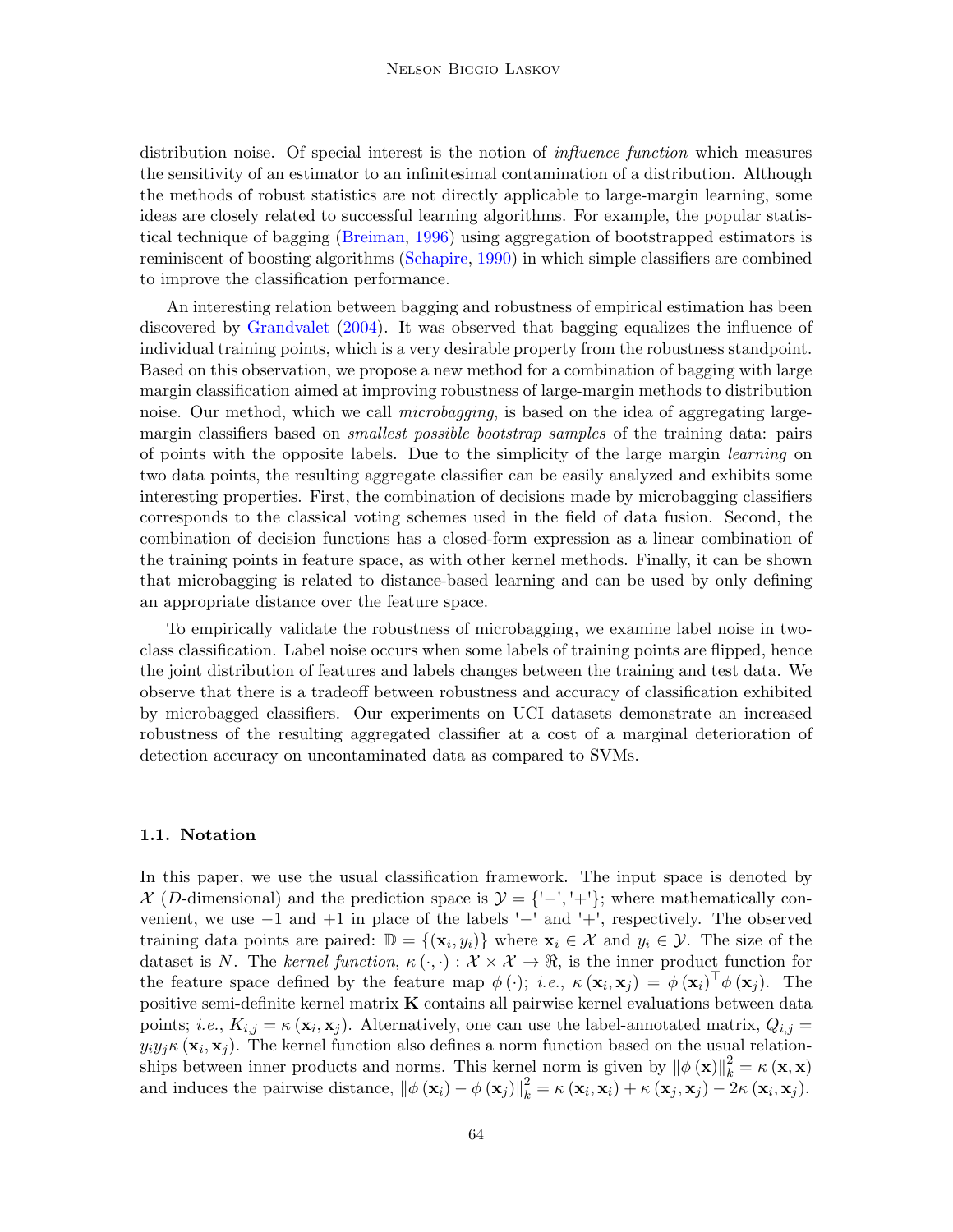#### <span id="page-2-3"></span>1.2. Kernel-based Classifiers

We consider the family of linear classifiers in a feature space, for which the decision function is expressed in terms of a hyperplane norm  $\mathbf{w} = \sum_i \alpha_i y_i \phi(\mathbf{x}_i)$  and a bias b as

<span id="page-2-2"></span>
$$
f(\mathbf{x}) = \mathbf{w}^\top \phi(\mathbf{x}) - b = \sum_{i} \alpha_i y_i \kappa(\mathbf{x}_i, \mathbf{x}) - b \tag{1}
$$

where the coefficients  $\alpha$  and the bias b are learned from training data. The resulting classifier predicts '−' if  $f(\mathbf{x}) < 0$  and '+' otherwise. Learning algorithms that produce such decision functions include the soft-margin SVM and kernelized perceptron.

#### 1.2.1. Support Vector Machines

The primal objective for the soft-margin SVM is  $W_{primal}(\mathbf{w}, b, \boldsymbol{\xi}) \triangleq \frac{1}{2}$  $\frac{1}{2}\left\Vert \mathbf{w}\right\Vert _{2}^{2}+C\sum_{i}\xi_{i}$ where C is the regularization parameter and  $\xi_i$  is the i<sup>th</sup> slack variable (allowing for margin violations). This function is minimized with respect to  $\bf{w}$  (and b) subject to the constraints that for every i,  $y_i \left( \mathbf{w}^\top \phi \left( \mathbf{x}_i \right) - b \right) \ge 1 - \xi_i$ . The corresponding dual objective is  $W_{dual}(\boldsymbol{\alpha}) =$  $\mathbf{1}_N^\top \boldsymbol{\alpha} - \frac{1}{2} \boldsymbol{\alpha}^\top \mathbf{Q} \boldsymbol{\alpha}$  where the dual variables  $\boldsymbol{\alpha}$  must satisfy  $\alpha_i \in [0, C]$  for all i and  $\boldsymbol{\alpha}^\top \mathbf{y} = 0$ .

The complementary-slackness conditions (i.e., KKT conditions) for the dual objective above can be expressed as  $\alpha_i (y_i (\mathbf{w}^\top \phi(\mathbf{x}_i) - b) - 1 + \xi_i) = 0$ . These optimality conditions for the SVM along with the condition  $\sum_i^N \alpha_i y_i = 0$  can be expressed as:

$$
\begin{bmatrix} \mathbf{Q} & \mathbf{y} \\ \mathbf{y}^{\top} & 0 \end{bmatrix} \begin{bmatrix} \alpha \\ b \end{bmatrix} = \begin{bmatrix} \mathbf{1}_N \\ 0 \end{bmatrix}
$$

along with constraints on  $\alpha$  (e.g., in the soft-margin SVM  $\alpha_i \in [0, C]$ ). For the least-squares SVM (with a primal given by  $W_{primal}(\mathbf{w}, b, \boldsymbol{\xi}) \triangleq \frac{1}{2}$  $\frac{1}{2} \|\mathbf{w}\|_2^2 + \frac{\gamma}{2}$  $\frac{\gamma}{2} \sum_i \xi_i^2$ , the complementaryslackness conditions also yield a similar equation with **Q** replaced by  $Q + \frac{1}{\gamma}$  $\frac{1}{\gamma}$ **I**<sup>(N×N)</sup>.

# 2. Microbagging

Motivated by the idea that bagging equalizes the influence of data points [\(Grandvalet,](#page-15-9)  $2004$ , we develop a techique we call *microbagging*. Bagging (bootstrap aggregating) is a process that creates K datasets from the original dataset by resampling  $M \leq N$  data points *with replacement.*<sup>[1](#page-2-0)</sup> As is discussed by [Friedman and Hall](#page-15-10)  $(2000)$ , bootstrapping can improve for  $M < N$  which [Grandvalet](#page-15-9) [\(2004\)](#page-15-9) explains in terms of equalizing the influence of samples. Further, with more samples  $K$ , one can reduce the chance that a single point is overrepresented. By taking the limit of these trends, we develop a bagging-based approach with  $M = 2$  and  $K \to \infty$ ; this is equivalent to constructing a classification function from every pair of data points since the probability of each pair occuring is equal. However, this includes homogeneous pairs from the same class (and duplicates) for which a classseparating hyperplane is ill-defined. Instead, we reject these pairs and construct our bagged classifier by averaging only over the class-separating hyperplanes learned between every heterogeneous pair of data points—we call the resulting estimator a *microbagged classifier*.<sup>[2](#page-2-1)</sup>

<span id="page-2-0"></span><sup>1.</sup> The original technique was introduced by [Breiman](#page-14-0) [\(1996\)](#page-14-0) using  $M = N$  but subsequent work has also discussed sampling with  $M < N$  (e.g., [Wehrens et al.,](#page-15-11) [2000\)](#page-15-11).

<span id="page-2-1"></span><sup>2.</sup> Microbagging can alternatively be defined as a limit of the jackknife or cross-validation sub-sampling (e.g., [Wehrens et al.,](#page-15-11) [2000\)](#page-15-11) which sample *without replacement* (rejecting homogenous pairs).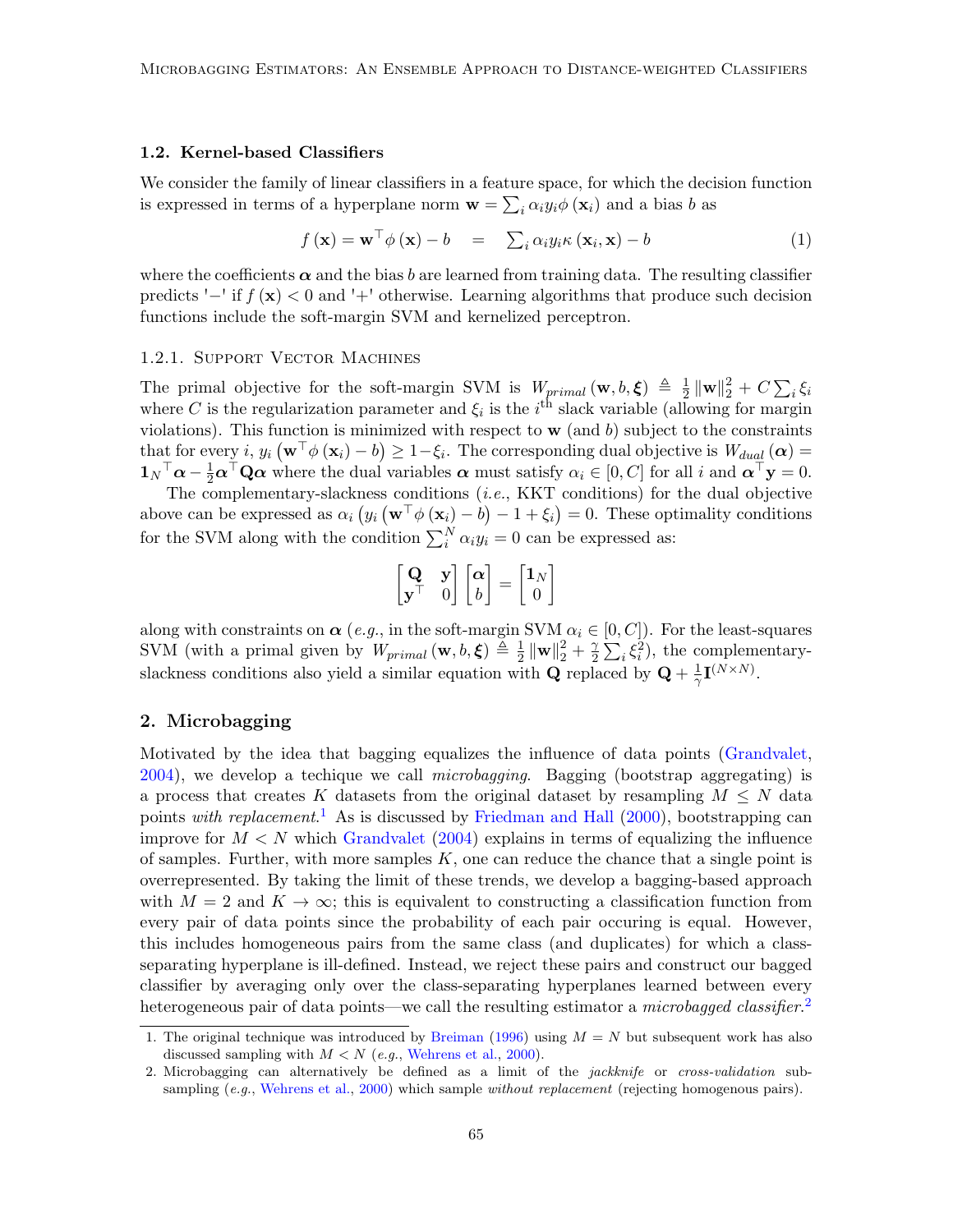# 2.1. Pairwise Maximum-Margin Learning

Any maximum-margin hyperplane that separates a pair of heterogeneous training examples,  $\mathbf{x}_i \in \mathbb{D}_{X}^{(+)}$  and  $\mathbf{x}_j \in \mathbb{D}_{X}^{(-)}$ , is specified by a normal vector proportional to the vector  $\mathbf{x}_i - \mathbf{x}_j$ and a displacement that places their midpoint  $\frac{\mathbf{x}_i + \mathbf{x}_j}{2}$  on the hyperplane. In feature space, these parameters  $\mathbf{w}_{i,j}$  and  $b_{i,j}$  are given by

$$
\mathbf{w}_{i,j} = \sigma_{i,j} \cdot [\phi(\mathbf{x}_i) - \phi(\mathbf{x}_j)] \tag{2}
$$

<span id="page-3-0"></span>
$$
b_{i,j} = \frac{\sigma_{i,j}}{2} \left[ \left\| \phi \left( \mathbf{x}_i \right) \right\|_k^2 - \left\| \phi \left( \mathbf{x}_j \right) \right\|_k^2 \right] \tag{3}
$$

where  $\sigma_{i,j} \geq 0$  is a scaling parameter, which we will discuss later. The parameters  $\mathbf{w}_{i,j}$  and  $b_{i,j}$  specify a decision function  $f_{(i,j)}(\mathbf{x}) = \mathbf{w}_{i,j}^\top \phi(\mathbf{x}) - b_{i,j}$  whose sign yields our desired classifier. It has the following properties (in feature space): (1) it is linear (2) it separates  $\mathbf{x}_i$  and  $\mathbf{x}_j$ , (3) it is correctly oriented to give the correct sign to both and (4) their midpoint (in feature space) lies on the hyperplane.

#### 2.2. Microbagging the Classifiers

Using a strict bagging approach, all pairwise classifiers are averaged together to form the following aggregated decision function:

$$
F(\mathbf{x}) = -1 + \frac{2}{N^+ N^-} \sum_{i \in \mathcal{I}^+, j \in \mathcal{I}^-} \mathbf{I} \left[ \mathbf{w}_{i,j}^\top \mathbf{x} \ge b_{i,j} \right] .
$$

By expanding the pairwise parameters from Eqs. [\(2\)](#page-3-0) and [\(3\)](#page-3-0), this decision function for the bagged classifier can be expressed  $as<sup>3</sup>$  $as<sup>3</sup>$  $as<sup>3</sup>$ 

$$
F(\mathbf{x}) = -1 + \frac{2}{N^+ N^-} \sum_{i \in \mathcal{I} + \mathcal{I}, j \in \mathcal{I} - \mathcal{I}} \mathrm{I} \left[ \kappa (\mathbf{x}_i, \mathbf{x}) - \kappa (\mathbf{x}_j, \mathbf{x}) \ge \frac{1}{2} \left[ K_{i,i} - K_{j,j} \right] \right]
$$
  
= -1 +  $\frac{2}{N^+ N^-} \sum_{i \in \mathcal{I} + \mathcal{I}, j \in \mathcal{I} - \mathcal{I}} \mathrm{I} \left[ \left\| \phi (\mathbf{x}_i) - \phi (\mathbf{x}) \right\|_k \le \left\| \phi (\mathbf{x}_j) - \phi (\mathbf{x}) \right\|_k \right].$ 

Since classifying based on an average of indicator functions is equivalent to taking their majority vote, this classifier is equivalent to a majority vote between all heterogeneous pairs of points. Thus, this bagged classifier has an intuitive robust quality since every outlier in the dataset can effect at most max  $\left[\frac{1}{N^+}, \frac{1}{N^-}\right]$  fraction of these decision functions. Moreover, because each bagged classifier has a range  $\{-1, +1\}$ , the impact of outliers is bounded.

#### 2.3. Microbagging the Decision Functions

While the above strict bagging approach gives a direct sense of robustness, summations of indicator functions are difficult to analyze, yield a non-linear bagged classifier (even in the

<span id="page-3-1"></span><sup>3.</sup> For this aggregation approach, scale parameters  $\sigma_{i,j} > 0$  do not impact on the resulting bagged classifier and thus are removed.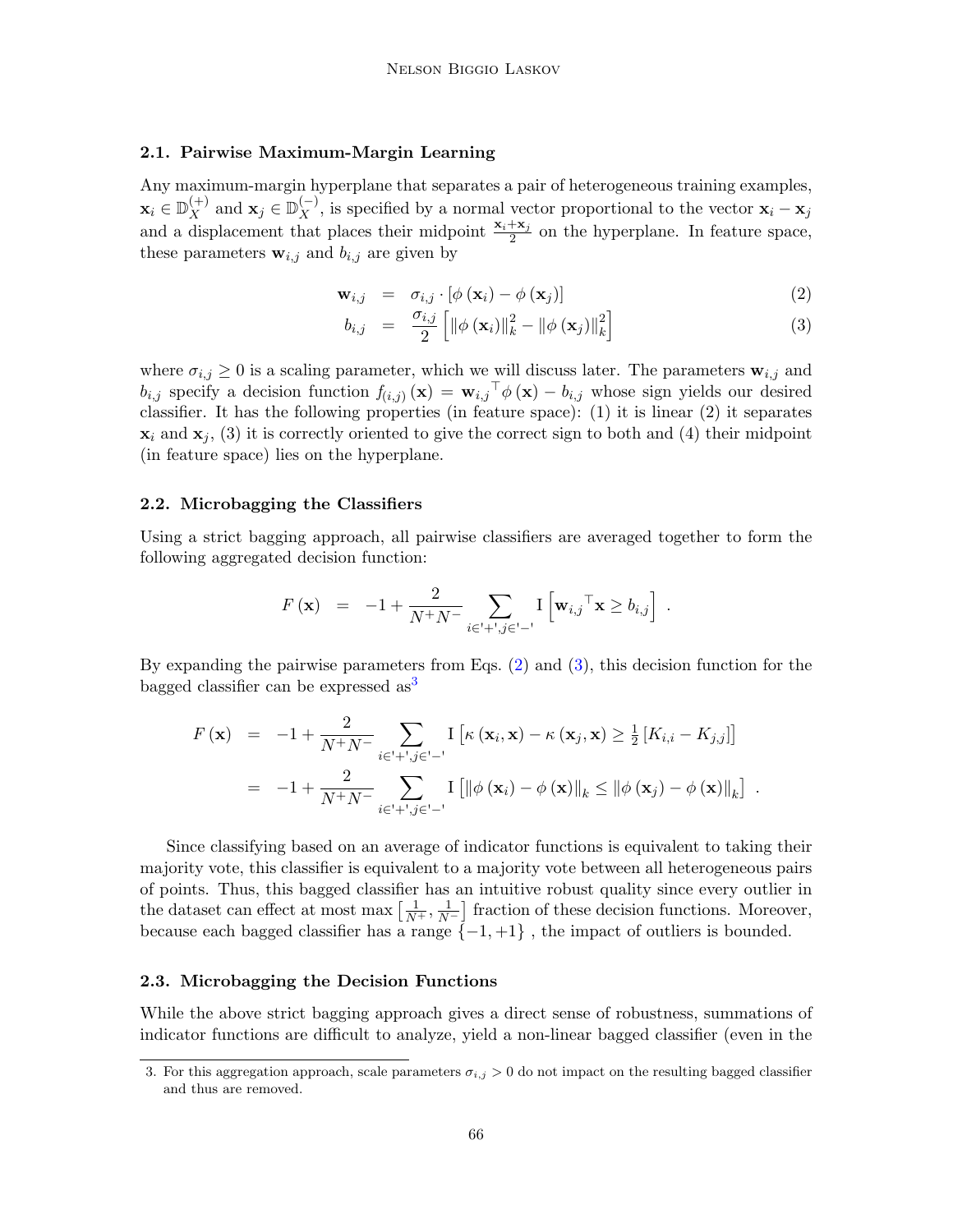feature space), and are computationally expensive. We instead consider a classifier that bags the pairwise decision functions instead of classifiers given by :

$$
\hat{F}(\mathbf{x}) \triangleq \frac{1}{N^+ N^-} \sum_{i \in \{+,',j\in\{-\}}} f_{(i,j)}(\mathbf{x}) = \frac{1}{N^+ N^-} \sum_{i \in \{+,',j\in\{-\}}} \mathbf{w}_{i,j} \phi(\mathbf{x}) - \frac{1}{N^+ N^-} \sum_{i \in \{+,',j\in\{-\}}} b_{i,j}
$$
\n
$$
= \mathbf{w}^\top \phi(\mathbf{x}) - b \ .
$$

The parameters  $\bf{w}$  and  $\bf{b}$  are the average normal and bias from all pairwise decision functions and can be expressed as follows in terms of parameters  $\alpha$  and b:

<span id="page-4-1"></span>
$$
\mathbf{w} \triangleq \frac{1}{N^+N^-} \sum_{i \in \{1, \dots, j\} \subset \{1, \dots\}} \mathbf{w}_{i,j} = \frac{1}{N^+N^-} \sum_{i \in \{1, \dots, j\} \subset \{1, \dots\}} \sigma_{i,j} \left( \phi \left( \mathbf{x}_i \right) - \phi \left( \mathbf{x}_j \right) \right)
$$
\n
$$
= \sum_{i \in \{1, \dots, j\} \subset \{1, \dots\}} \frac{\sigma_{i,j}}{N^+N^-} \phi \left( \mathbf{x}_i \right) - \sum_{j \in \{1, \dots, j\} \subset \{1, \dots\}} \frac{\sigma_{i,j}}{N^+N^-} \phi \left( \mathbf{x}_j \right) = \sum_{i} \alpha_i y_i \phi \left( \mathbf{x}_i \right)
$$
\n
$$
b \triangleq \frac{1}{N^+N^-} \sum_{i \in \{1, \dots, j\} \subset \{1, \dots\}} b_{i,j} = \frac{1}{N^+N^-} \sum_{i \in \{1, \dots, j\} \subset \{1, \dots\}} \frac{\sigma_{i,j}}{2} \left[ \|\phi \left( \mathbf{x}_i\right) \|_k^2 - \|\phi \left( \mathbf{x}_j \right) \|_k^2 \right]
$$
\n
$$
= \frac{1}{2} \sum_{i} \alpha_i y_i \|\phi \left( \mathbf{x}_i \right) \|_k^2 = \frac{1}{2} \sum_{i} \alpha_i y_i K_{i,i}
$$
\n
$$
\alpha_i \triangleq \frac{1}{N^+N^-} \sum_{j} I \left[ y_i \neq y_j \right] \sigma_{i,j} \tag{4}
$$

Thus we see that this decision function is expressible as a linear combination of kernel evaluations for each training data point weighted  $\alpha$ :

$$
\hat{F}(\mathbf{x}) = \sum_{i} \alpha_{i} y_{i} \kappa(\mathbf{x}_{i}, \mathbf{x}) - b = \sum_{i} \alpha_{i} y_{i} \left[ \kappa(\mathbf{x}_{i}, \mathbf{x}) - \frac{1}{2} K_{i, i} \right]
$$
(5)

This form for the decision function is computationally convenient since all weights  $\alpha$  can be computed (in the training phase) with complexity  $\mathcal{O}(N^2 \cdot \Sigma)$ , where  $\Sigma$  is the complexity of computing each scaling, and the cost of a prediction is  $N$  kernel evaluations. Thus, training of microbagged classifiers is quadratic in the size of the training set as it requires all pairwise scalings; this is comparable to the training complexity of an SVM. However, unlike the computationally intensive optimization algorithm for SVM learning, microbagging only performs a simple sum over the scaling matrix  $\sigma$ . Indeed, preliminary studies demonstrated that the running time of the SVM can be an order of magnitude worse than microbagging. For prediction, the lack of sparsity in the weights requires all training data to be compared to each query which generally makes microbagging several times slower than SVMs; both of these comparisons will appear in a long version of this paper.

# <span id="page-4-0"></span>2.4. Pairwise Hyperplane Scaling

Here we discuss strategies for selecting the scalings  $\sigma$  for the pairwise hyperplanes. Notably, the strategies we discuss are symmetric:  $\sigma_{i,j} = \sigma_{j,i}$  as to be discussed in Section [3.2.](#page-6-0)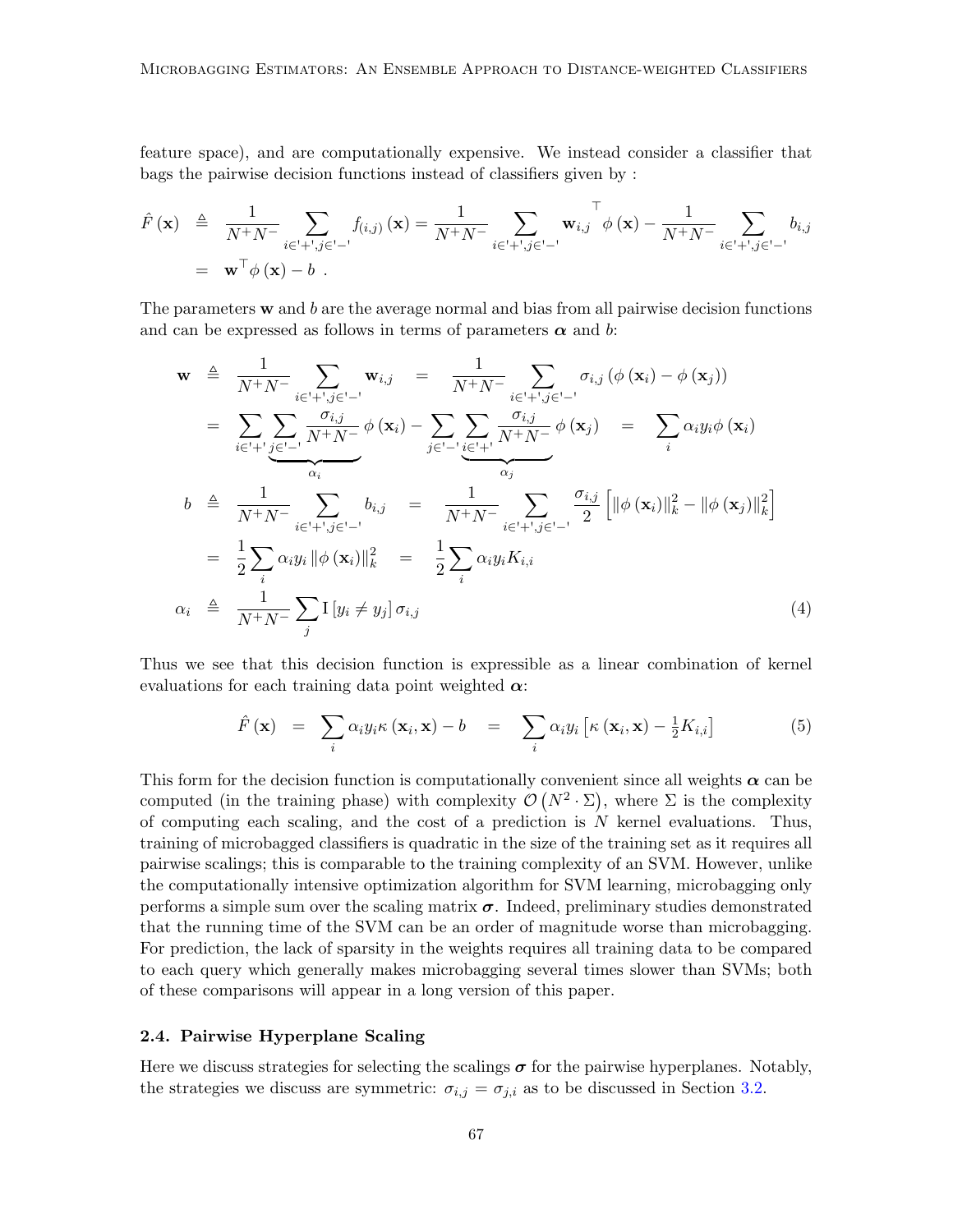### 2.4.1. Uniform-weighted Microbagging

Here we consider the simplest microbagging estimator obtained by equally weighting each hyperplane; *i.e.*,  $\sigma_{i,j} = 1$ . We call such an estimator a *uniform-weighted microbagging estimator*. For this simple case, the weights  $\alpha$  can be simplified to

$$
\alpha_i = \frac{1}{N^+N^-} \sum_j I[y_i \neq y_j] = \begin{cases} \frac{1}{N^+} & \text{if } y_i = ' +' \\ \frac{1}{N^-} & \text{if } y_i = ' -' \end{cases};
$$

that is, each data point is weighted inversely to the number of training points in its class, thus, equally distributing the weight among all data points of each class. These weights are insensitive to the location of the training data and thus can only be influenced by changing the class of training data; e.g., due to label flipping.

#### 2.4.2. Distance-weighted Microbagging

In this section, we consider a family of microbagging estimators for which the pairwise learners are weighted by a power  $m \in \Re$  of the kernel distance between the two points; *i.e.*,  $\sigma_{i,j} = \left\| \phi\left(\mathbf{x}_i\right) - \phi\left(\mathbf{x}_j\right) \right\|_k^m$  $_k^m$ . This family of scalings is motivated by the fact that the norm of the pairwise hyperplane  $\mathbf{w}_{i,j}$  is simply  $\|\mathbf{w}_{i,j}\|_k = \sqrt{\sigma_{i,j}} \|\phi(\mathbf{x}_i) - \phi(\mathbf{x}_j)\|_k$  and thus this scaling family allows us to control the norms of pairwise hyperplanes and their corresponding margins. For this family, the weights can be expressed as

$$
\hat{\alpha}_{i} = \frac{1}{N^{+}N^{-}} \sum_{j:y_{i} \neq y_{j}} ||\phi\left(\mathbf{x}_{i}\right) - \phi\left(\mathbf{x}_{j}\right)||_{k}^{m}
$$
\n(6)

(defining  $0^0 = 1$  for cases when  $\mathbf{x}_i = \mathbf{x}_j$ ).

We now discuss the properties of this family. For  $m = 0$ , they yield uniform weights hence, the uniform-weighted scalings are contained within this family. Further, when  $m =$ −2, all of the pairwise hyperplanes have unitary norm; *i.e.*,  $\|\mathbf{w}_{i,j}\|_{k} = 1$ . For this case, all pairwise hyperplanes contribute equally to the bagged estimator whereas for uniformweighted scalings, the hyperplanes of more distant pairs have more influence on the resulting bagged normal. We thus call the case when  $m = -2$  equi-influence microbagging.

When  $m < 0$ , we say that the corresponding classifier is  $SVM-like$ , because it distributes more weight on data points that lie closer to points from the other class;  $e.g.,$  closer to the boundary between the classes. However, unlike an SVM, this approach does not yield sparsity; *i.e.*, training points with  $\alpha_i = 0$ . This allocation strategy gives the estimator resilience to outliers, although it is vulnerable to inliers  $(i.e.,$  heterogeneous points that are very close or identical). This vulnerability is demonstrated empirically in Section [4.2.](#page-8-0)

In the case that  $m > 0$ , the microbagging classifier allocates more weight to points that are furthest from heterogeneous points. Again, the estimator does not yield SVM-like sparsity. This weighting strategy is insensitive to inliers but can be heavily influenced by outliers; i.e., data that lies far away from all other training data.

### <span id="page-5-0"></span>3. Relationship to Distance-Weighted Voting Classifiers

We now explore a connection between kernel-based classifiers (such as microbagged classifiers and SVMs) and distance-weighted voting algorithms. Using algebra, the relationship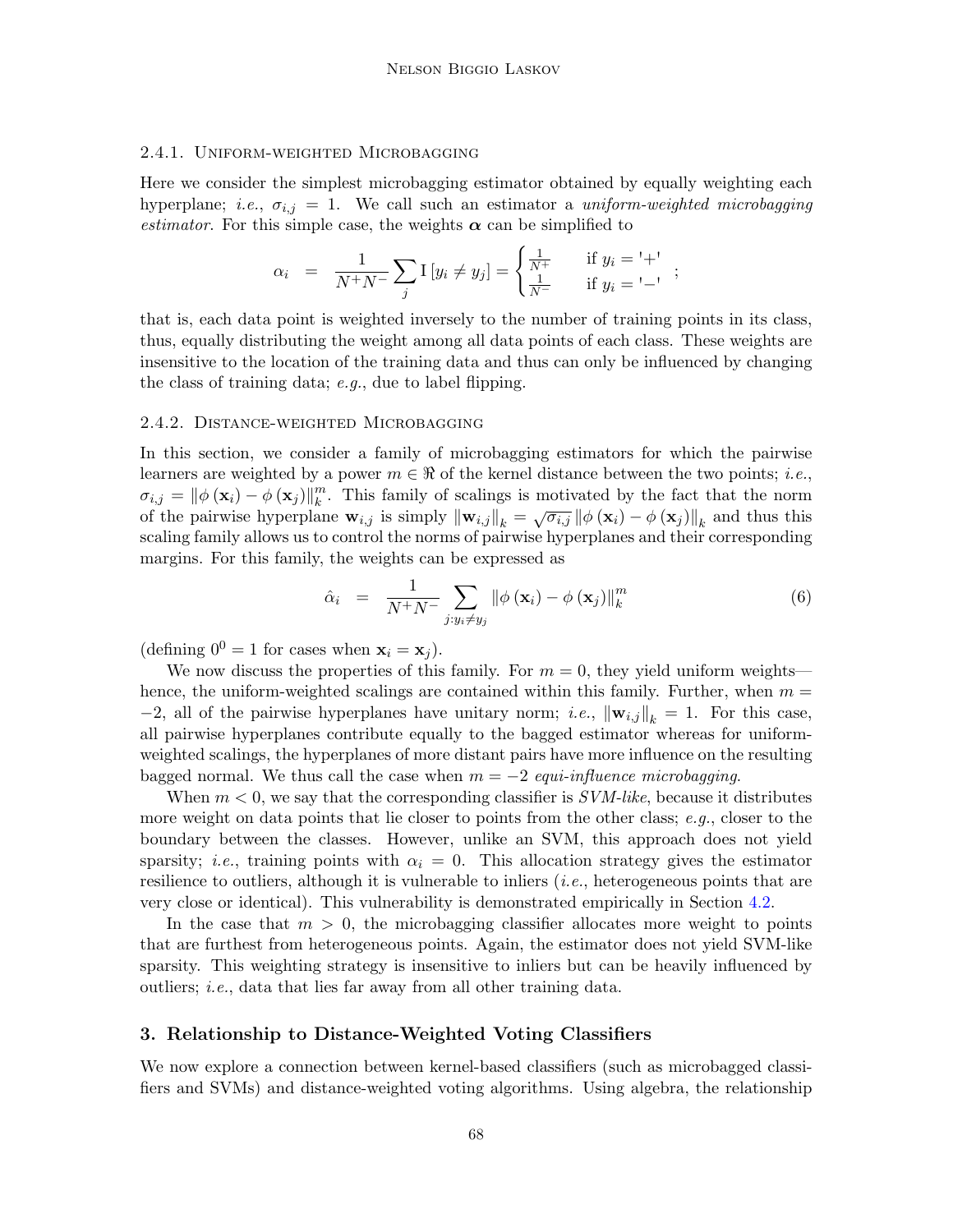between inner products and norms, and the condition  $\alpha^{\top} y = 0$ , the decision function in Eq. [\(1\)](#page-2-2) can be rewritten in terms of kernel distances as  $f(\mathbf{x}) = \frac{1}{2} \sum_i \alpha_i y_i \|\phi(\mathbf{x}_i)\|_{k}^2$ 1  $\frac{1}{2} \sum_i \alpha_i y_i \|\phi(\mathbf{x}_i) - \phi(\mathbf{x})\|_{k}^2 - b$ . Since only the first term depends on the query data point  $x$ , the classifier predicts  $'$ +' when

$$
\frac{1}{N^{+}}\sum_{i\in I^{+}} N^{+}\alpha_{i} \left\|\phi\left(\mathbf{x}_{i}\right)-\phi\left(\mathbf{x}\right)\right\|_{k}^{2} - \frac{1}{N^{-}}\sum_{i\in I^{-}} N^{-}\alpha_{i} \left\|\phi\left(\mathbf{x}_{i}\right)-\phi\left(\mathbf{x}\right)\right\|_{k}^{2} \leq 2b - \sum_{i} \alpha_{i} y_{i} \left\|\phi\left(\mathbf{x}_{i}\right)\right\|_{k}^{2}.
$$

Hence the prediction depends on the difference between average squared distances of the query point from both classes and uses a constant threshold  $\beta \triangleq 2b - \sum_i \alpha_i y_i \|\phi(\mathbf{x}_i)\|_{k}^2$ k depending only on training data points; if also  $\beta = 0$ , then the above decision is equivalent to distance-weighted classification.

The relationship between linear classifiers and distance-weighted voting classifiers depends on the following two conditions for any linear classifier:

$$
\sum_{i} \alpha_{i} y_{i} = 0 \qquad b = \frac{1}{2} \sum_{i} \alpha_{i} y_{i} ||\phi(\mathbf{x}_{i})||_{k}^{2} . \qquad (7)
$$

When the first condition is met, we say that the values of  $\alpha$  are class-balanced. When the second condition is met (i.e.,  $\beta = 0$ ), we say that the bias b is class-balanced. If both  $\alpha$  and b are class-balanced, the prediction of the linear classifier can be expressed as

<span id="page-6-2"></span><span id="page-6-1"></span>
$$
\underset{c \in \{'+','-'\}}{\operatorname{argmin}} \frac{1}{N^c} \sum_{i \in c} N^c \alpha_i \left\| \phi\left(\mathbf{x}_i\right) - \phi\left(\mathbf{x}\right) \right\|_k^2 ; \tag{8}
$$

that is, the prediction is the class, c, that minimizes the average squared distance from the query to the class' set of training points re-weighted by  $\alpha_i$  times the size of the class  $N^c$ .

#### 3.1. SVMs as Distance-Weighted Voting

The formulation for SVMs in Section [1.2](#page-2-3) shows that both soft-margin and least-squares SVMs satisfy class balance for  $\alpha$ , but do not generally achieve class balance for b. Instead, the bias b of SVMs is selected to satisfy the margin constraints for its support vectors. These criteria for bias-selection do not generally coincide. However, as we discuss at the end of this section, these differing strategies result in two-different balancing strategies.

### <span id="page-6-0"></span>3.2. Microbagging as Distance-Weighted Voting

Unlike the SVM, the microbagged classifier achieves both class-balance conditions. Firstly, assuming the scalings  $\sigma$  are symmetric, the first condition from Eq. [\(7\)](#page-6-1) is met. To see this, we expand the balance condition using the definition of positive and negative weights:

$$
\sum_{i \in I^+} y_i \alpha_i = \sum_{i \in I^+} \frac{1}{N^+ N^-} \sum_j I \left[ y_i \neq y_j \right] \sigma_{i,j} - \sum_{i \in I^-} \frac{1}{N^+ N^-} \sum_j I \left[ y_i \neq y_j \right] \sigma_{i,j}
$$
  
= 
$$
\frac{1}{N^+ N^-} \sum_{i,j} I \left[ y_i \neq y_j \right] (\sigma_{i,j} - \sigma_{i,j}) .
$$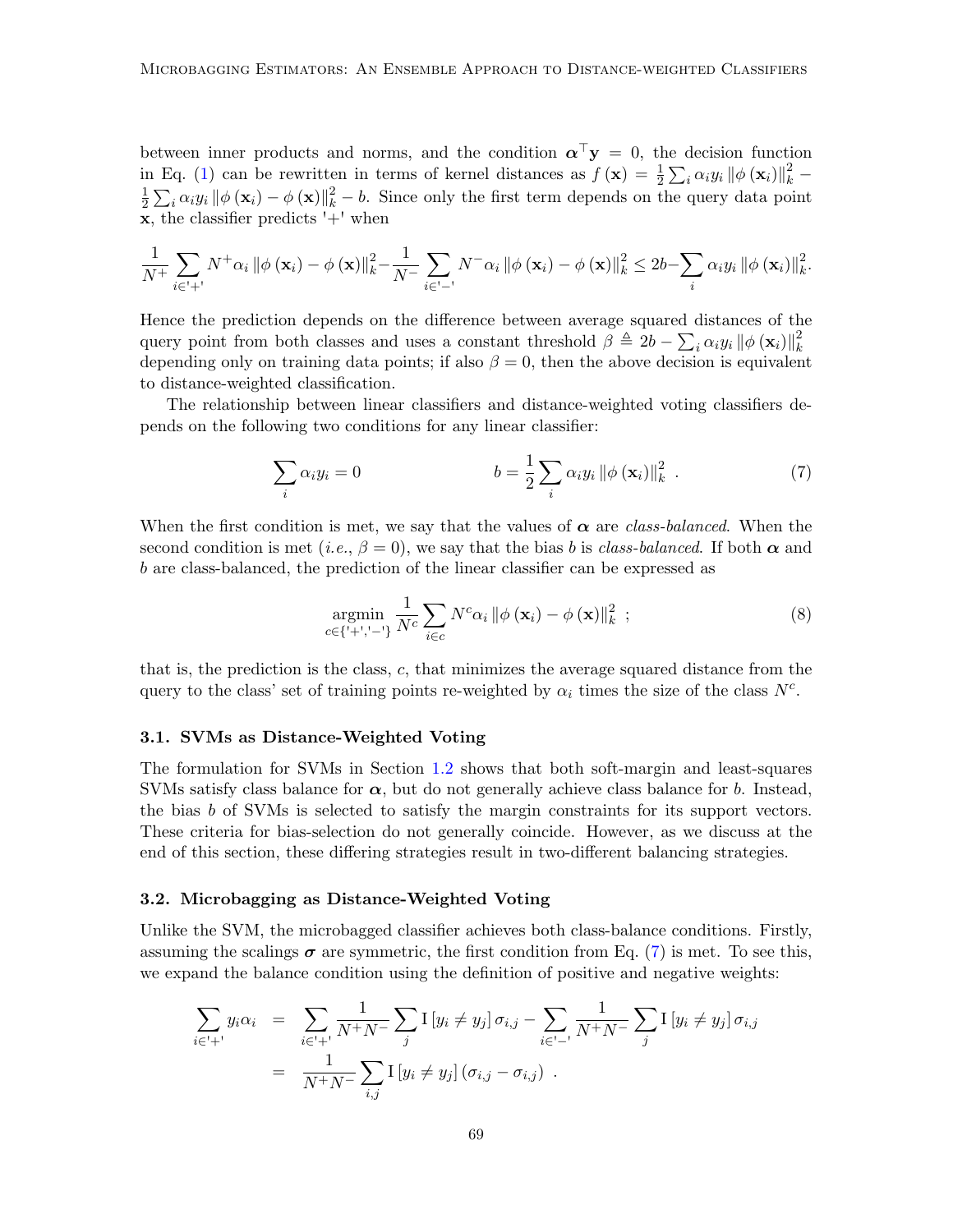For this sum to be zero, it is sufficient that  $\sigma$  is symmetric, which holds for the scalings considered in Section [2.4.](#page-4-0) Moreover, the second balance condition in Eq. [\(7\)](#page-6-1) requires that the bias  $b$  is exactly the bias we derived for the microbagging estimator above.

Based on class-balance, the decision function of the microbagged estimator is equivalent to a classifier that predicts the class that minimizes the weighted average distance between the query  $x$  and its training points as in Eq.  $(8)$ . Notably, for uniform scalings (for which  $\alpha_i = \frac{1}{N^+}$  for  $i \in \lvert + \rvert$  and  $\alpha_i = \frac{1}{N^-}$  for  $i \in \lvert - \rvert$ , the class predicted by the microbagged classifier minimizes the average distance from the query to the class' training points.

#### 3.3. Class Balance versus Variance Equalization

As noted above, the biases for the SVM and microbagging classifiers are based on different strategies. The SVM bias is selected to achieve margin constraints for the support vectors but does not generally achieve the class balance condition,  $\beta = 0$ . In failing to achieve classbalance, when trained on an unbalanced dataset, it will favor the majority class and thus requires re-weighting  $(e.g., \text{Vapnik}, 1998)$  $(e.g., \text{Vapnik}, 1998)$ . In contrast, the microbagged bias does satisfy class-balance (data points are implicitly re-weighted since their weights are multiplied by the class size in Eq. [\(8\)](#page-6-2)), but has poor behavior when the intraclass variance of the two classes is dramatically different. That is, as is evidenced by Eq. [\(8\)](#page-6-2), distance-weighted classifiers bias toward the class with smaller intraclass variance. SVMs do not exhibit this bias. Thus, we see that the strategy for choosing b results in different potential biases by the classifier—either a class bias or a class-variance bias.

# <span id="page-7-0"></span>4. Experiments

We use a toy dataset to assess the basic properties of microbagging, then evaluate its performance on real-world datasets using a random label-noise model. We compare SVMs classifiers to microbagging estimators. We evaluate both soft margin SVMs and leastsquares SVMs as discussed in Section [1.2.](#page-2-3) For both, we use cross-validation to select their parameters;  $C \in \{0.01, 0.1, 0.5, 1, 5, 10, 20, 50, 100, 200, 500, 1000\}$  and  $\gamma \in \{0.0001, 0.001, 0.001, 0.001, 0.001, 0.001, 0.001, 0.001, 0.001, 0.001, 0.001, 0.001, 0.001, 0.001, 0.001, 0.001, 0.001, 0.001, 0.001, 0$ 0.005, 0.01, 0.05, 0.1, 1, 5, 10, 100, 1000}. Once a value is selected, the SVM is trained on the full training dataset using that value. In all plots, SVMs appear as dashed lines. For microbagging, we consider both uniform-weighting  $(m = 0)$  and distance-weightings  $(m = +2 \text{ and } m = -2)$ . The microbagging results are plotted with solid lines.

We assess our algorithms using two standard metrics: classification accuracy and area under the ROC curve (AUC). Both are estimated using a test set of data drawn from the same distribution as the training data. The classification accuracy is the total number of correct predictions divided by the total number of predictions. The AUC is computed using the Mann-Whitney U-statistic divided by the total number of predictions in each class.

#### 4.1. Toy Dataset: Uniform Boxes

In this experiment, we use a toy dataset, *uniform boxes*, to understand how microbagging estimators behave compared to SVMs. In the uniform boxes dataset, the positive and negative dataset are uniformly sampled from the D-dimensional unit hypercubes  $[T, 1 + T] \times$  $[0,1]^{D-1}$  and  $[-(1+T),-T] \times [0,1]^{D-1}$ , respectively. This dataset is characterized by its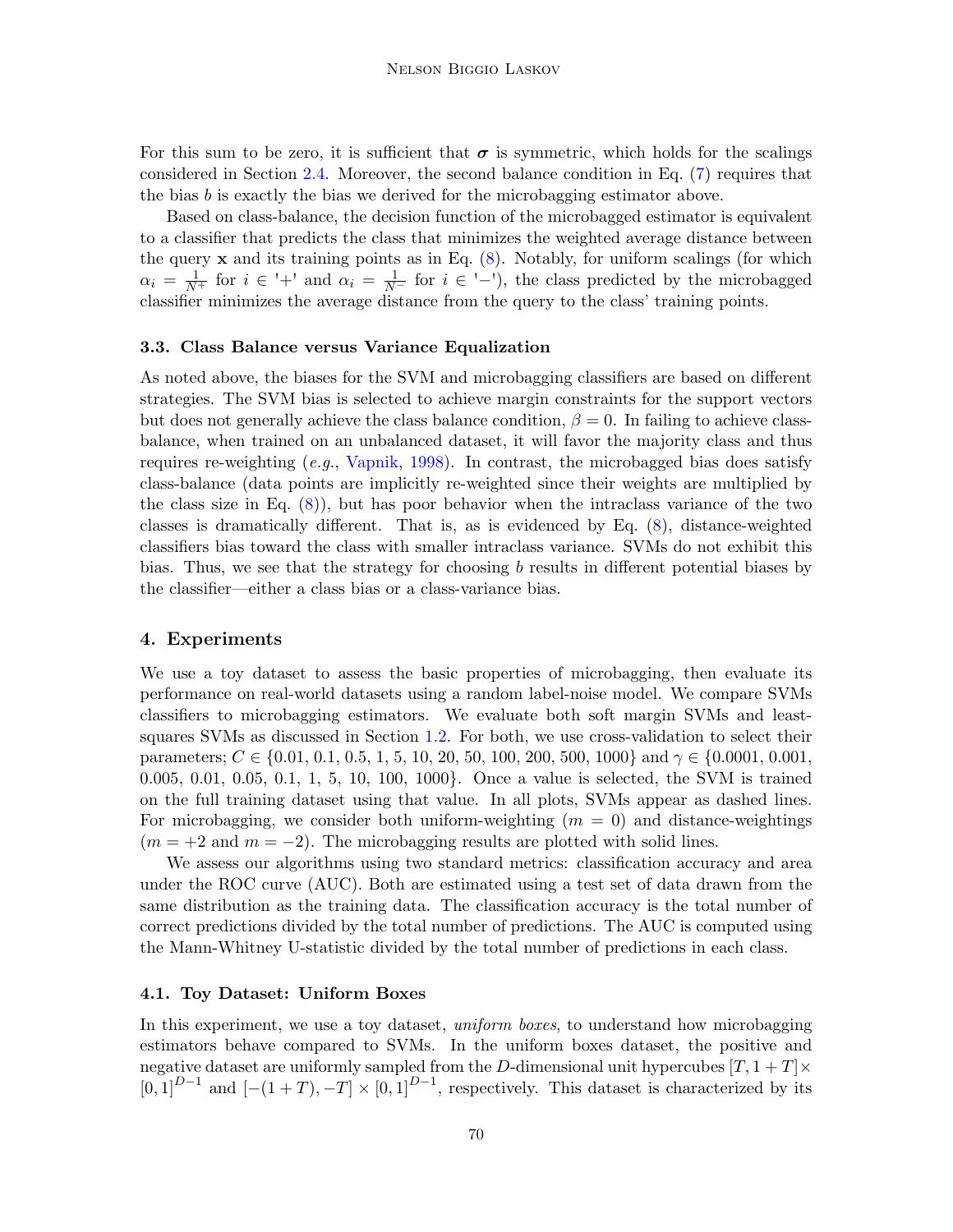dimensionality,  $D$ , its overlap,  $T$ , the size of the training set,  $S$ , and the proportion,  $P$ , of positive training points. We vary each of these parameters individually while fixing the others. The table below contains the parameters' ranges with their default value in bold.

D 1, 2, 3, 4, 5, 10, 15, 20, 25, 30, 35, 40, 45, 50, 60, 70, 80, 90, 100, 120, 140, 160, 180, 200  $T \mid -0.5, -0.4, -0.3, -0.2, -0.1, 0.0, 0.1, 0.2, 0.3, 0.4, 0.5$  $S$  | 20, 40, 60, 80, 100, 120, 140, 160, 180, 200, 240, 280, 320, 360, 400  $P \mid 0.01, 0.05, 0.1, 0.15, 0.2, 0.25, 0.3, 0.35, 0.4, 0.45, 0.5$ 

In Figure [1,](#page-9-0) we compare microbagging estimators and SVMs across these ranges of parameters with a linear kernel.[4](#page-8-1) We compare a soft-margin SVM (red dashed line), a least-squares SVM (blue-dashed line), and microbagged classifiers using distance-weighted scalings with  $m = 0$  (black solid line),  $m = -2$  (magenta solid line), and  $m = +2$  (cyan solid line). The paired graphs show the corresponding accuracy and AUC for the algorithms averaged over 200 trials. The plots include error bars although they are often too small to be visible.

The results of Figure [1](#page-9-0) demonstrate that microbagging is a competitive classifier on this toy dataset. We note that the soft-margin SVM is actually less resilient to increasing data dimensionality (with fixed training set size) than either the least-squares SVM or the microbagging estimators and the soft-margin SVM also performs slightly worse on very small datasets. We also note that both the soft-margin and least-squares SVM have unusual performance characteristics on class-skewed data—in fact, these effects are due to class bias in the SVM and can be corrected by using class-re-weighting  $(e.g., Vapnik, 1998)$  $(e.g., Vapnik, 1998)$  $(e.g., Vapnik, 1998)$  $(e.g., Vapnik, 1998)$ . Notably, re-weighting is not necessary for the microbagging estimators as we discussed above.

#### 4.1.1. Weight Distributions

Here we evaluate how the different kernel classifiers allocate their weights over their training data on the uniform boxes dataset. In Figure [2,](#page-10-0) we show how the three learning algorithms distribute their  $\alpha$  values. For the i<sup>th</sup> training point, we plot the absolute value of its  $\alpha_i$  value (renormalized to one) against its distance to the learner's hyperplane. The microbagging estimators (leftmost plot) behave as predicted: when  $m = 0$  the distribution is flat, when  $m > 0$  the weight increases with increasing distance from hyperplane, and when  $m < 0$ the weight concentrates on points nearest to the hyperplane (and thus nearby the opposing class). The soft-margin SVM (center plot) concentrates all its weight nearly equally on the points nearest to the hyperplane (*i.e.*, on the support vectors) and as  $C$  increases the number of points in that support decreases. Finally for the least-squares SVM (rightmost plot) for finite values of the parameter  $\gamma$ , the weight concentrates mostly in the neighborhood of the hyperplane but it decreases in a smooth fashion with greater distance. However, when  $\gamma = \infty$  (hard-margin), the weight increases with the point's distance from the hyperplane.

# <span id="page-8-0"></span>4.2. UCI Datasets

Here we compare the performance of microbagging estimators and SVM estimators on five datasets from the UCI repository [\(Frank and Asuncion,](#page-15-12) [2010\)](#page-15-12).<sup>[5](#page-8-2)</sup> For these datasets, we use

<span id="page-8-1"></span><sup>4.</sup> We also obtained similar results using an rbf kernel with  $\omega = 1.0$ .

<span id="page-8-2"></span><sup>5.</sup> We subsequently studied microbagging on an additional five UCI datasets but did not find significant new results. These additional studies have been omitted due to space but will appear in a longer paper.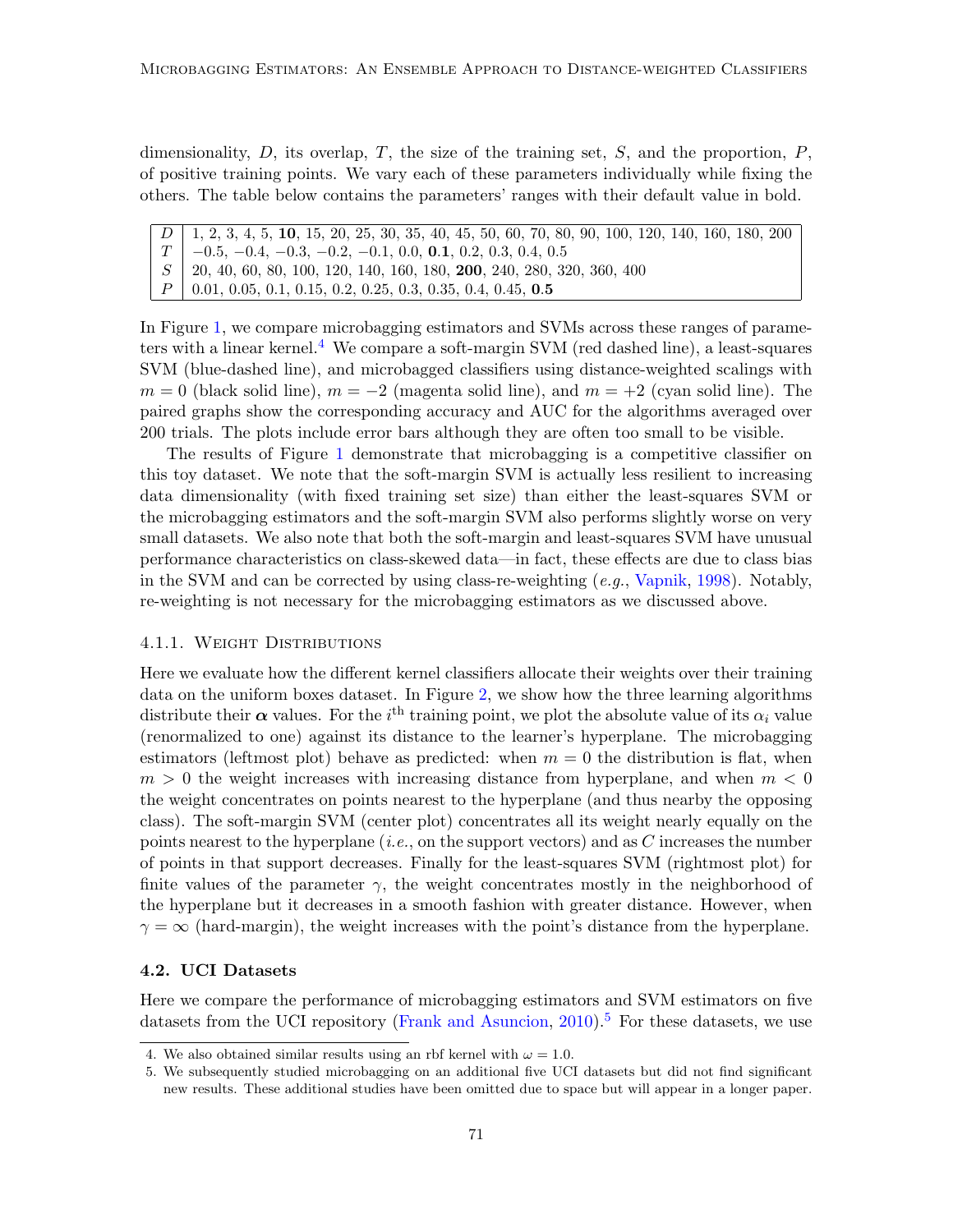

<span id="page-9-0"></span>Figure 1: Plots of average model accuracy (left column) and AUC (right column) on the uniform boxes dataset. In the first row, dimensionality varies, in the second distribution overlap varies, in the third training set size varies, and in the fourth fraction of positive points varies.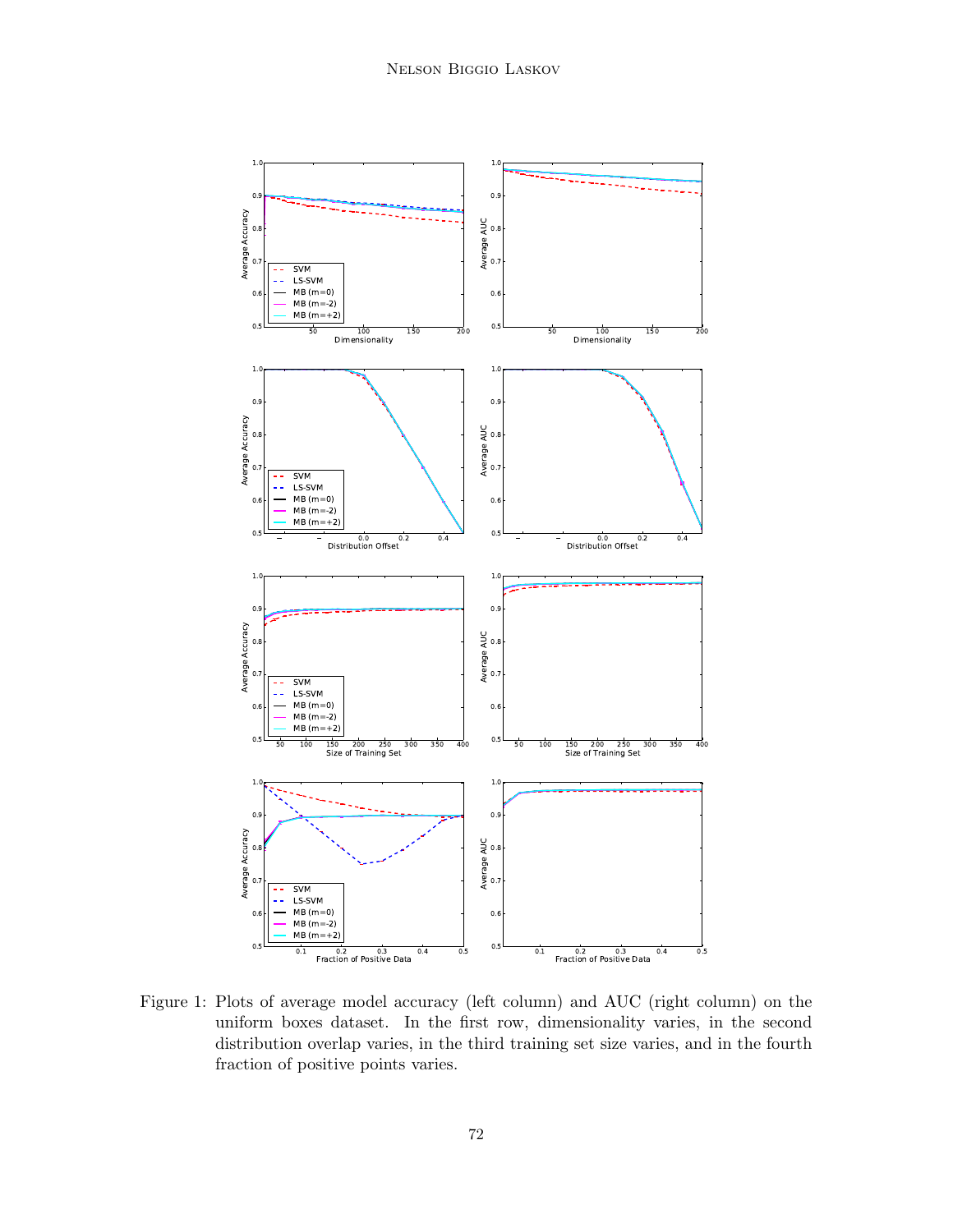

<span id="page-10-0"></span>Figure 2: Distribution of  $\alpha$  for three different learning strategies: microbagging (left), softmargin SVMs (center), and least-squares SVMs (right). Each shows the absolute value of the parameters  $\alpha_i$  against the distance of the i<sup>th</sup> training point to the hyperplane for different parameterizations of the learning algorithm. The values  $\alpha$  are renormalized to sum to one to show their relative distributions.

the rbf kernel with values of  $\omega$  selected based on preliminary analysis of the data. The table below lists the properties of the five datasets we present in this paper: the dataset's name, its dimensionality, the label used as the positive and negative class (and the number of examples), and the size of the samples used for training and evaluation (training and evaluation samples do not overlap). For the Wine dataset, the data was standardized as recommended by its publishers and for the Iris dataset, three duplicates were removed.

| Name               |    | $'+'$ Class (size) | $'$ -' Class (size) | Sample Size    | $\omega$   |
|--------------------|----|--------------------|---------------------|----------------|------------|
| Iris               | 4  | setosa $(48)$      | versicolor $(50)$   | 40 $(50\% +')$ | $5.0E-3$   |
| Ecoli              |    | cp(143)            | im $(77)$           | $50(50\% + )$  | $1.0E-3$   |
| Wine               | 13 | 1(59)              | 2(71)               | $50(50\% + )$  | $1.0E-4$   |
| Image Segmentation | 19 | 1(330)             | 2(330)              | $200(50\% + )$ | $1.0E-6$   |
| MiniBooNE          | 50 | 0(36499)           | 1(93565)            | $200(50\% + )$ | $1.0E - 5$ |

For each dataset, we compare microbagging classifiers to SVMs with random label flipping. For each trial, we randomly select non-overlapping data to serve as the training and test data. We then select a percentage  $P \in \{0\%, 5\%, 10\%, 15\%, 20\%, 25\%, 30\%, 35\%, 40\%$ , 45%, 50%} of random labels to flip and record the accuracy and AUC for each classifier. We repeat these trials 200 times and present the average performance in Figures [3](#page-11-0) and [4.](#page-12-0)

There are two prominent trends in these results. First, microbagging classifiers demonstrate equal or lower performance to SVMs under low label noise but better maintain their performance under high noise. On the Iris and Image Segmentation datasets, the microbagging estimators begin with roughly equal performance to the SVMs, on the Ecoli dataset, their initial performance is slightly worse, and they are significantly worse on the Wine and MiniBoonE datasets. However, the performance of the microbagging estimators ( $m = 0$ ) and  $m = +2$ ) surpasses the SVMs' performance at 25–30% label noise. Second, the SVMlike microbagging classifier ( $m = -2$ ) performs worse under label noise than the other microbagging estimators and on the Image Segmentation dataset, it performs significantly worse than all classifiers even with low noise. As discussed in Section [2.4,](#page-4-0) SVM-like mi-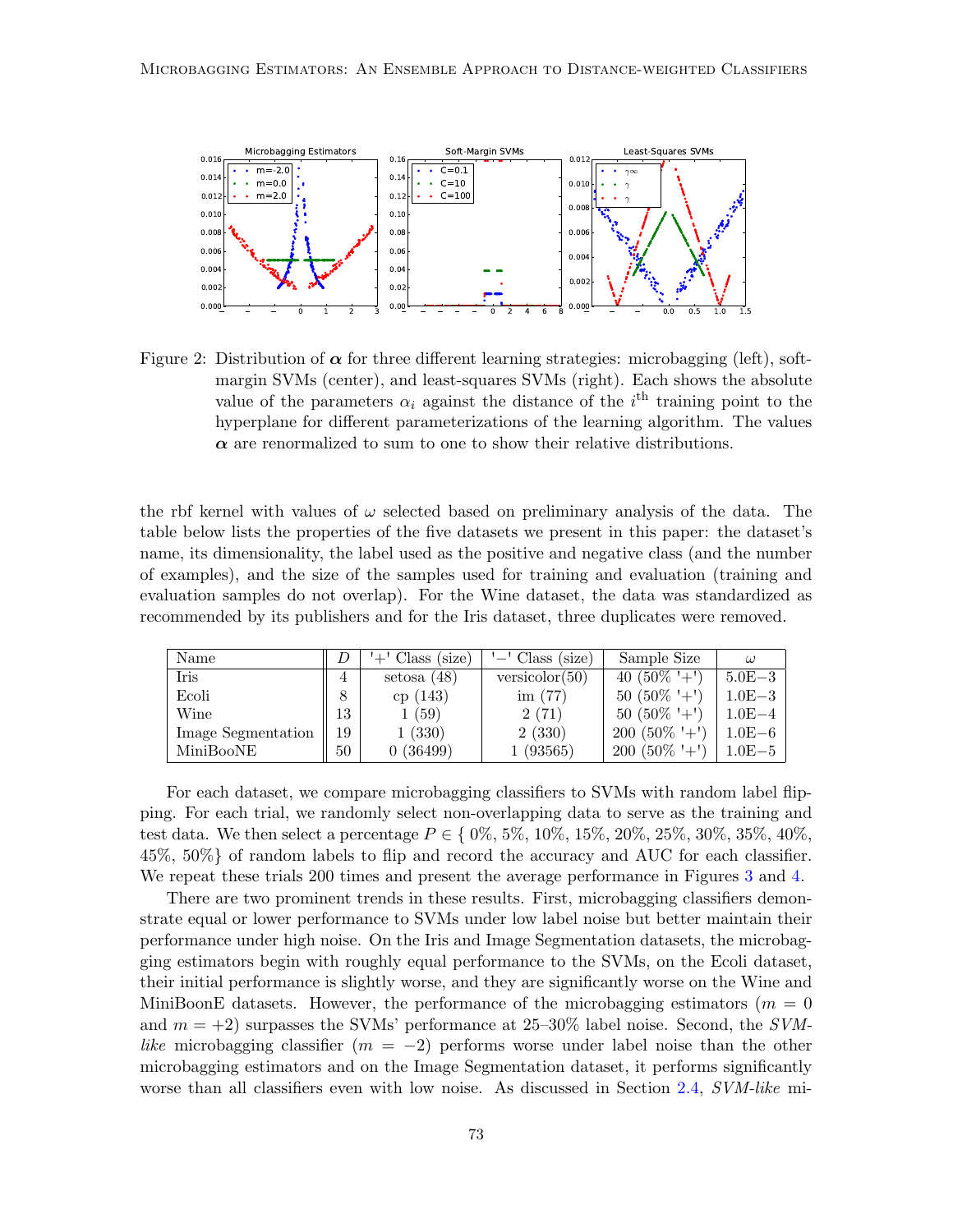

<span id="page-11-0"></span>Figure 3: Performance of SVM and microbagging classifiers on the Iris (top), Ecoli (middle), and Wine (bottom) UCI datasets. In the left column we plot the average accuracy versus fraction of randomly flipped labels. In the right column, we plot average AUC versus fraction of randomly flipped labels. Note that all graphs range from  $0.5$  to  $1.0$  on the *y*-axis.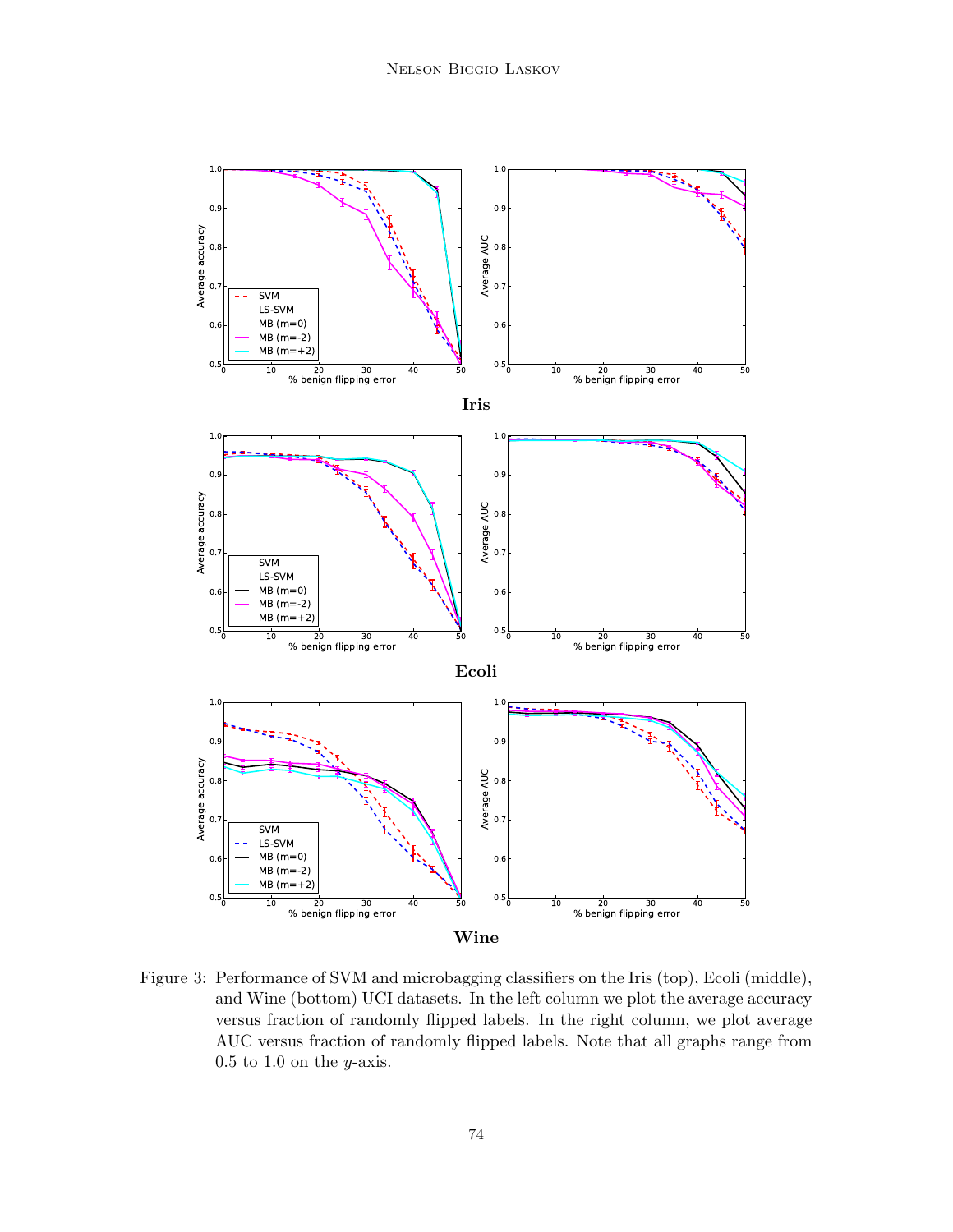

<span id="page-12-0"></span>Figure 4: Performance of SVM and microbagging classifiers on the MiniBooNE (top), and Image Segmentation (bottom) UCI datasets. In the left column we plot the average accuracy versus fraction of randomly flipped labels. In the right column, we plot average AUC versus fraction of randomly flipped labels. Note that all graphs range from  $0.5$  to  $1.0$  on the y-axis.

crobagging classifiers are sensitive to inliers, which is the type of error that arises from label flipping. Hence, it is unsurprising that SVM-like microbagging was the least impressive.

# 5. Related Work

Robust learning has recently been identified as an important direction for a variety of applications (e.g., [Bagnell,](#page-14-1) [2005\)](#page-14-1). Several researchers have identified robustness problems with soft-margin SVMs and proposed modifications that address these problems. [Globerson and](#page-15-13) [Roweis](#page-15-13) [\(2006\)](#page-15-13) formulate a modified SVM designed to be robust in its choice of features against potential feature deletion. Alternative approaches have used modified SVM formulations to identify and exclude outliers while training  $(e.g., Xu et al., 2006)$  $(e.g., Xu et al., 2006)$  $(e.g., Xu et al., 2006)$  $(e.g., Xu et al., 2006)$ . Rather than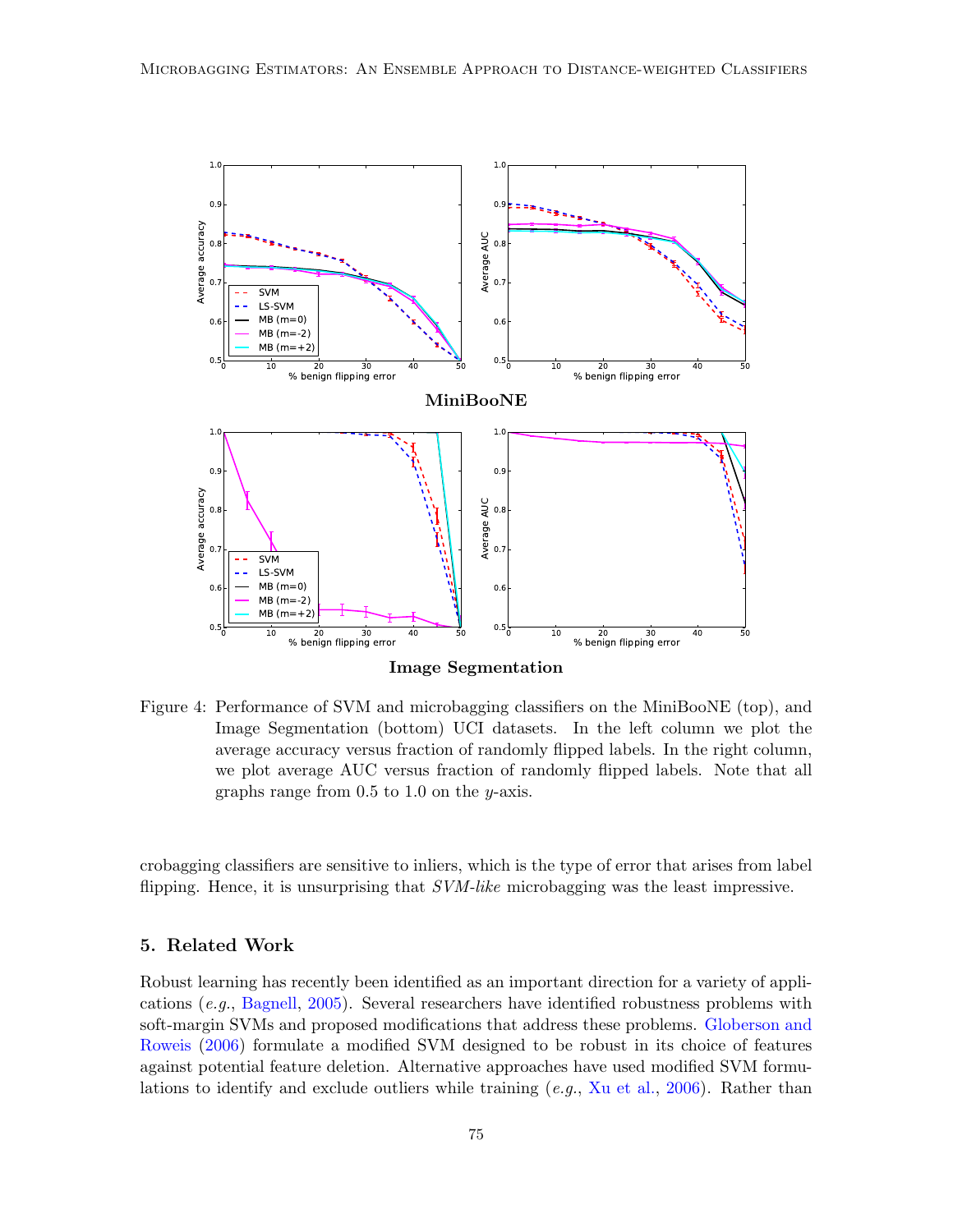altering the SVM formulation, our approach relies on the equalizing effect of bagging to provide robustness. Naturally, there are many proposed frameworks for bagging SVMs [\(Kim](#page-15-15) [et al.,](#page-15-15) [2002\)](#page-15-15), however to our knowledge, this is the first for microbagging.

As we show in Section [3,](#page-5-0) kernel-based linear classifiers can also be cast as distance-weighted voting algorithms (e.g. [Mitchell,](#page-15-16) [1997,](#page-15-16) Chapter 8.2.1). There have been many modifications of this framework including inverse-distance weights [\(Dudani,](#page-14-2) [1976\)](#page-14-2) and an adoption as a kernel-based method [\(Zuo et al.,](#page-15-17) [2007\)](#page-15-17). We show that the microbagged classifiers predict the class whose training data minimizes the average weighted distance to the query x. Thus, microbagging generally is a form of Shepard's Method [\(Shepard,](#page-15-18) [1968\)](#page-15-18) since the average is applied to all training data. However, our weights derive directly from our bagging methodology and, to our knowledge, have a form not previously used in the literature. In fact, as pointed out by [Zuo et al.](#page-15-17) [\(2007\)](#page-15-17), many of the previous weighting schemes were heuristics whereas our weights naturally arise from our microbagging methodology.

# 6. Conclusions and Future Work

In this paper, we present a new family of kernel-based estimators. Motivated by the fact that bagging equalizes influence among the training data, we derived microbagging classifiers to be less sensitive to noise in the training data than SVMs. As we show, these microbagging estimators have closed-form expressions for their weights that can be computed from the pairwise distances between the training data points. Further, we show that the microbagging classifiers indeed equalize influence over the dataset, and are equivalent to a distance-weighted voting classifiers but with a novel weighting scheme that arises naturally from the bagging framework. Finally, we show that different weighting schemes and bias choices yield different vulnerabilities and different classes biases.

To assess the efficacy of microbagging, we compare its performance to that of softmargin and least-squares SVMs on both toy and real-world datasets. On the toy dataset, we demonstrate that microbagging is a competitive classifier that scales well both with the dimensionality of the dataset, its size, and the degree of class overlap. We also demonstrate that it is indeed a class-balanced classifier. On the real-world UCI datasets, microbagging demonstrates a tradeoff between accuracy on clean data and robustness to label flipping noise. For all the datasets, SVMs perform as well or better than microbagging on clean data, but microbagging classifiers generally perform better at noise levels above 25%. However, particularly on the Image Segmentation dataset, we show that  $SVM-like$  microbagging ( $m <$ 0) can be adversely affected by inliers. As we discuss below, we are currently considering a trimming strategy to reduce the impact of inliers and outliers on microbagged classifiers.

**Efficiency and Scalability** As discussed above, training of microbagged classifiers with distance-weighted scalings is quadratic in the size of the training set for any kernel as it requires all pairwise distances; this is comparable to the training complexity of an SVM. Empirically, we observe that training SVMs is an order of magnitude slower than microbagging since microbagging only performs a sum over the distance matrix whereas SVMs require a sophisticated optimization algorithm. For prediction, however, the lack of sparsity in the weights generally makes microbagging several times slower than SVMs. Microbagging complexities could potentially be improved by using metric trees and approximating the distances that exceed a certain threshold; we leave these proposals for future work.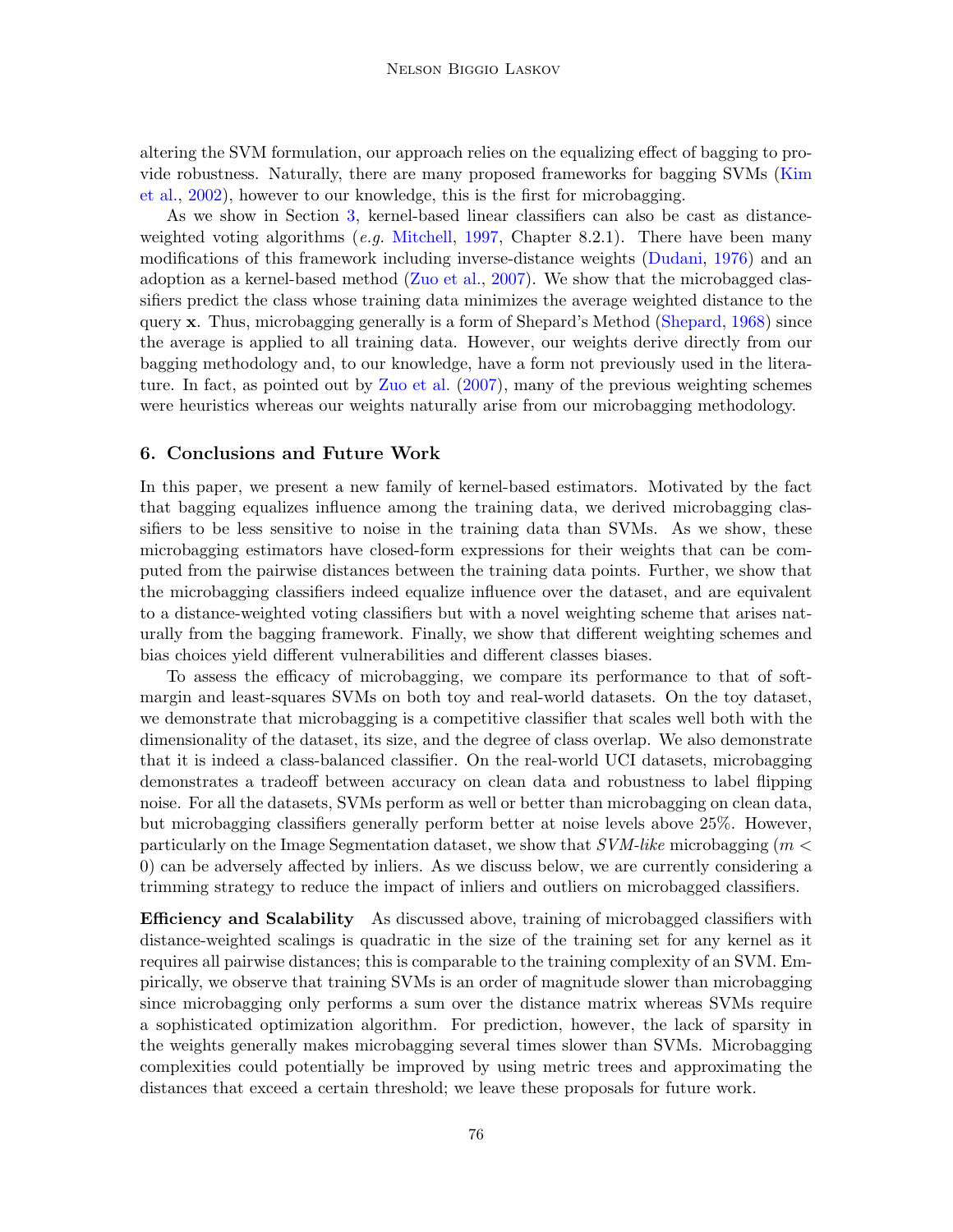# 6.1. Hyperplane Pruning

As discussed in Section [2.4](#page-4-0) and demonstrated empirically in Section [4,](#page-7-0) different hyperplane scaling strategies make the microbagging estimators sensitive to different types of noise in the data. When  $m > 0$ , the classifier is sensitive to gross outliers whereas when  $m < 0$ , the classifier is sensitive to inliers that lie near many points from the opposing class. In both cases, the problem lies in the fact that a small number of data points garner the bulk of the distribution of  $\alpha$  because the interclass pairwise distances for those points are themselves outliers. One solution to this problem is to down-weigh or remove pairwise hyperplanes corresponding to points that are unusually close or unusually distant—we call this proposal trimmed-distance microbagging. We conjecture that this trimming of the pairwise distance matrix can further stabilize the microbagging approach and gives an intuitive mechanism for down-weighing outliers and inliers; we will explore this in future work.

#### 6.2. Generalizations of Distance-Weighted Voting

The distance-weighted voting estimator that arises from microbagging immediately generalizes the linear kernelized estimator from Section [1.2](#page-2-3) in two ways.

- 1. Non-kernelized Distances: Because both the learning and prediction phases can be expressed solely in terms of the pairwise distances between data points without direct kernel evaluations, we can use any distance function defined on the space  $\mathcal{X}$ .
- 2. Multi-class Learning: Both the training and prediction phase of the distanceweighted voting estimator naturally generalize to a multi-class setting. The weights expressed in Eq. [\(4\)](#page-4-1) can be generalized as a sum over the scalings  $\sigma_{i,j}$  for every i and j with  $y_i \neq y_j$ . For prediction, based on the minimal weighted average interpretation of microbagging, we simply select the class according to Eq. [\(8\)](#page-6-2) with  $c \in \mathcal{Y}$ .

#### Acknowledgements

The authors wish to acknowledge the Alexander von Humboldt Foundation and the Heisenberg Fellowship of the Deutsche Forschungsgemeinschaft (DFG) for providing financial support to carry out this research. This work was also partly supported by a grant awarded to B. Biggio by Regione Autonoma della Sardegna, PO Sardegna FSE 2007-2013, L.R. 7/2007 "Promotion of the scientific research and technological innovation in Sardinia". The opinions expressed in this paper are solely those of the authors and do not necessarily reflect the opinions of any sponsor.

### References

- <span id="page-14-1"></span>J. Andrew Bagnell. Robust supervised learning. In AAAI, pages 714–719, 2005.
- <span id="page-14-0"></span>Leo Breiman. Bagging predictors. Machine Learning, 24(2):123–140, 1996.
- <span id="page-14-2"></span>Sahibsingh A. Dudani. The distance-weighted k-nearest neighbor rule. In *IEEE Transac*tions on Systems, Man, and Cybernetics, volume SMC-6, pages 325–327, 1976.